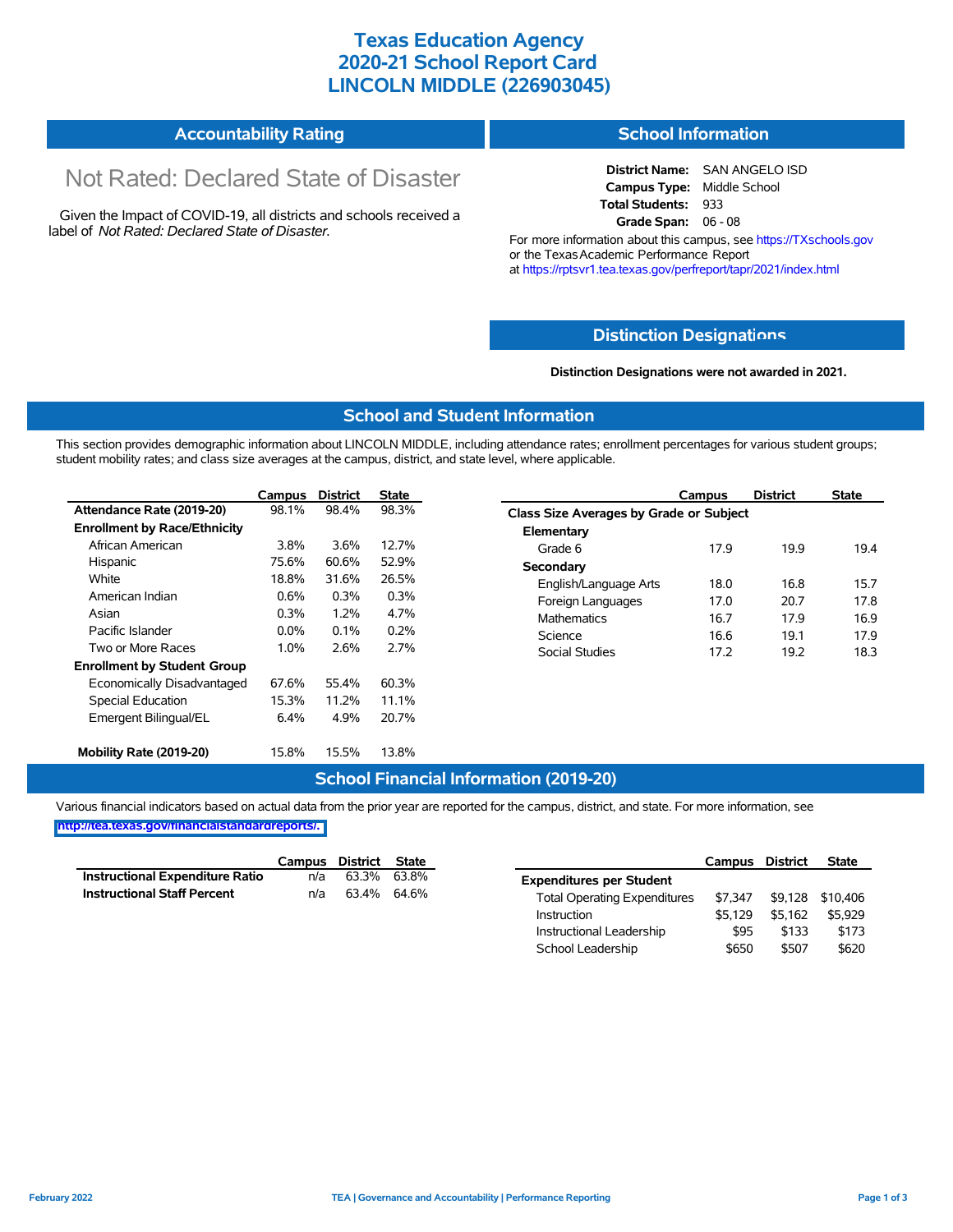# **Texas Education Agency 2020-21 School Report Card**

### **STAAR Outcomes**

This section provides STAAR performance and outcomes. **Please note that due to the cancellation of spring 2020 STAAR administration due to the COVID-19 pandemic, 2019 results are shown.**

| <b>State</b><br>District Campus American Hispanic White<br>Indian<br>Asian<br>Races<br>Islander<br>Disadv<br>STAAR Performance Rates at Approaches Grade Level or Above (All Grades Tested)<br>67%<br>57%<br>83%<br>40%<br>42%<br>2021<br>45%<br>38%<br>42%<br>59%<br>61%<br>All Subjects<br>$\blacksquare$<br>2019<br>78%<br>68%<br>57%<br>53%<br>55%<br>61%<br>82%<br>80%<br>55%<br>52%<br>$\overline{\phantom{a}}$<br>$\ast$<br>$\ast$<br>2021<br>68%<br>57%<br>47%<br>39%<br>45%<br>58%<br>44%<br>43%<br>ELA/Reading<br>2019<br>$\ast$<br>$\ast$<br>53%<br>75%<br>65%<br>58%<br>44%<br>57%<br>66%<br>71%<br>$\blacksquare$<br>$\ast$<br>2021<br>66%<br>55%<br>46%<br>42%<br>63%<br>$\ast$<br>78%<br>43%<br>Mathematics<br>30%<br>$\ast$<br>2019<br>82%<br>71%<br>59%<br>56%<br>58%<br>65%<br>$\ast$<br>57%<br>55%<br>$\overline{\phantom{a}}$<br>2021<br>58%<br>51%<br>39%<br>Writing<br>43%<br>38%<br>42%<br>44%<br>∗<br>67%<br>$\overline{\phantom{0}}$<br>$\overline{\phantom{a}}$<br>2019<br>58%<br>48%<br>$\ast$<br>$\ast$<br>$\ast$<br>45%<br>68%<br>62%<br>48%<br>45%<br>$\overline{\phantom{a}}$<br>$\ast$<br>$\ast$<br>2021<br>Science<br>71%<br>61%<br>45%<br>50%<br>40%<br>63%<br>40%<br>$\overline{a}$<br>$\ast$<br>2019<br>*<br>81%<br>73%<br>62%<br>78%<br>61%<br>65%<br>60%<br>$\overline{a}$<br>$\overline{a}$<br>$\ast$<br>$\ast$<br>2021<br>73%<br>64%<br>41%<br>44%<br>34%<br>64%<br>38%<br>Social Studies<br>$\overline{a}$<br>2019<br>$\ast$<br>$\ast$<br>81%<br>71%<br>46%<br>40%<br>50%<br>42%<br>45%<br>$\overline{a}$<br>$\overline{\phantom{a}}$<br>STAAR Performance Rates at Meets Grade Level or Above (All Grades Tested)<br>41%<br>32%<br>19%<br>7%<br>37%<br>25%<br>0%<br>16%<br>2021<br>16%<br>25%<br><b>All Subjects</b><br>$\overline{\phantom{a}}$<br>2019<br>26%<br>27%<br>50%<br>38%<br>23%<br>24%<br>33%<br>60%<br>14%<br>23%<br>$\blacksquare$<br>$\ast$<br>2021<br>45%<br>35%<br>23%<br>12%<br>20%<br>38%<br>$\ast$<br>22%<br>18%<br>ELA/Reading<br>2019<br>48%<br>37%<br>28%<br>22%<br>26%<br>36%<br>$\ast$<br>$\ast$<br>29%<br>24%<br>$\overline{a}$<br>$\ast$<br>2021<br>27%<br>19%<br>6%<br>37%<br>$\ast$<br>22%<br>16%<br>Mathematics<br>37%<br>15%<br>$\overline{\phantom{a}}$<br>$\ast$<br>2019<br>52%<br>37%<br>26%<br>22%<br>23%<br>36%<br>$\ast$<br>21%<br>14%<br>2021<br>30%<br>15%<br>0%<br>$\ast$<br>Writing<br>23%<br>13%<br>25%<br>33%<br>13%<br>$\overline{\phantom{a}}$<br>$\overline{a}$<br>$\ast$<br>$\ast$<br>$\ast$<br>2019<br>22%<br>22%<br>38%<br>28%<br>23%<br>22%<br>22%<br>$\overline{\phantom{a}}$<br>$\ast$<br>2021<br>44%<br>33%<br>22%<br>13%<br>16%<br>46%<br>$\ast$<br>20%<br>Science<br>$\ast$<br>2019<br>28%<br>$\ast$<br>26%<br>54%<br>43%<br>22%<br>28%<br>31%<br>$\overline{a}$<br>$\overline{a}$<br>$\ast$<br>$\ast$<br>2021<br>0%<br>36%<br>Social Studies<br>49%<br>40%<br>13%<br>8%<br>11%<br>$\overline{a}$<br>$\overline{a}$<br>2019<br>$\ast$<br>55%<br>44%<br>22%<br>30%<br>21%<br>26%<br>$\ast$<br>18%<br>$\overline{\phantom{a}}$<br>STAAR Performance Rates at Masters Grade Level (All Grades Tested)<br>12%<br>6%<br>0%<br>6%<br>2021<br>18%<br>3%<br>5%<br>13%<br>0%<br>14%<br>All Subjects<br>2019<br>24%<br>15%<br>9%<br>4%<br>9%<br>10%<br>9%<br>20%<br>5%<br>8%<br>$\ast$<br>$\ast$<br>2021<br>12%<br>8%<br>6%<br>7%<br>14%<br>11%<br>8%<br>ELA/Reading<br>18%<br>$\blacksquare$<br>2019<br>21%<br>14%<br>3%<br>9%<br>$\ast$<br>$\ast$<br>0%<br>10%<br>11%<br>12%<br>$\ast$<br>2021<br>18%<br>12%<br>6%<br>$0\%$<br>4%<br>14%<br>$\ast$<br>22%<br>5%<br>Mathematics<br>$\overline{\phantom{a}}$<br>$\ast$<br>2019<br>8%<br>6%<br>$\ast$<br>7%<br>26%<br>15%<br>7%<br>11%<br>14%<br>$\overline{\phantom{a}}$<br>2021<br>9%<br>6%<br>2%<br>$0\%$<br>6%<br>$\ast$<br>0%<br>3%<br>Writing<br>2%<br>$\overline{\phantom{0}}$<br>$\overline{\phantom{a}}$<br>7%<br>$\ast$<br>$\ast$<br>$\ast$<br>2019<br>8%<br>8%<br>8%<br>14%<br>8%<br>9%<br>2021<br>22%<br>$\ast$<br>$\ast$<br>9%<br>Science<br>20%<br>12%<br>9%<br>13%<br>6%<br>$\overline{a}$<br>2019<br>25%<br>8%<br>0%<br>7%<br>13%<br>$\ast$<br>$\ast$<br>8%<br>17%<br>Social Studies<br>29%<br>$0\%$<br>$9\%$<br>2021<br>21%<br>4%<br>3%<br>*<br>4%<br>∗<br>$8\%$<br>2019<br>33%<br>23%<br>$9\%$<br>$0\%$<br>9%<br>13%<br><b>STAAR Assessment Participation (All Grades Tested)</b><br>100%<br>100%<br>2021<br>88%<br>93%<br>99%<br>93%<br>92%<br>100%<br>93%<br>All Subjects<br>94%<br>2019<br>100%<br>99%<br>100%<br>100%<br>100%<br>100%<br>99%<br>99%<br>100%<br>100%<br>2021<br>93%<br>91%<br>$\ast$<br>100%<br>93%<br>ELA/Reading<br>89%<br>95%<br>100%<br>94%<br>$\ast$<br>2019<br>*<br>99%<br>99%<br>100%<br>100%<br>100%<br>100%<br>∗<br>100%<br>100%<br>2021<br>94%<br>100%<br>95%<br>93%<br>100%<br>94%<br>Mathematics<br>88%<br>95%<br>∗<br>*<br>∗ |  |      |      |      |      |         |      |      |          |  |                | Two<br>or   |      |  |
|----------------------------------------------------------------------------------------------------------------------------------------------------------------------------------------------------------------------------------------------------------------------------------------------------------------------------------------------------------------------------------------------------------------------------------------------------------------------------------------------------------------------------------------------------------------------------------------------------------------------------------------------------------------------------------------------------------------------------------------------------------------------------------------------------------------------------------------------------------------------------------------------------------------------------------------------------------------------------------------------------------------------------------------------------------------------------------------------------------------------------------------------------------------------------------------------------------------------------------------------------------------------------------------------------------------------------------------------------------------------------------------------------------------------------------------------------------------------------------------------------------------------------------------------------------------------------------------------------------------------------------------------------------------------------------------------------------------------------------------------------------------------------------------------------------------------------------------------------------------------------------------------------------------------------------------------------------------------------------------------------------------------------------------------------------------------------------------------------------------------------------------------------------------------------------------------------------------------------------------------------------------------------------------------------------------------------------------------------------------------------------------------------------------------------------------------------------------------------------------------------------------------------------------------------------------------------------------------------------------------------------------------------------------------------------------------------------------------------------------------------------------------------------------------------------------------------------------------------------------------------------------------------------------------------------------------------------------------------------------------------------------------------------------------------------------------------------------------------------------------------------------------------------------------------------------------------------------------------------------------------------------------------------------------------------------------------------------------------------------------------------------------------------------------------------------------------------------------------------------------------------------------------------------------------------------------------------------------------------------------------------------------------------------------------------------------------------------------------------------------------------------------------------------------------------------------------------------------------------------------------------------------------------------------------------------------------------------------------------------------------------------------------------------------------------------------------------------------------------------------------------------------------------------------------------------------------------------------------------------------------------------------------------------------------------------------------------------------------------------------------------------------------------------------------------------------------------------------------------------------------------------------------------------------------------------------------------------------------------------------------------------------------------------------------------------------------------------------------------------------------------------------------------------------------------------------|--|------|------|------|------|---------|------|------|----------|--|----------------|-------------|------|--|
|                                                                                                                                                                                                                                                                                                                                                                                                                                                                                                                                                                                                                                                                                                                                                                                                                                                                                                                                                                                                                                                                                                                                                                                                                                                                                                                                                                                                                                                                                                                                                                                                                                                                                                                                                                                                                                                                                                                                                                                                                                                                                                                                                                                                                                                                                                                                                                                                                                                                                                                                                                                                                                                                                                                                                                                                                                                                                                                                                                                                                                                                                                                                                                                                                                                                                                                                                                                                                                                                                                                                                                                                                                                                                                                                                                                                                                                                                                                                                                                                                                                                                                                                                                                                                                                                                                                                                                                                                                                                                                                                                                                                                                                                                                                                                                                                                      |  |      |      |      |      | African |      |      | American |  | <b>Pacific</b> | <b>More</b> | Econ |  |
|                                                                                                                                                                                                                                                                                                                                                                                                                                                                                                                                                                                                                                                                                                                                                                                                                                                                                                                                                                                                                                                                                                                                                                                                                                                                                                                                                                                                                                                                                                                                                                                                                                                                                                                                                                                                                                                                                                                                                                                                                                                                                                                                                                                                                                                                                                                                                                                                                                                                                                                                                                                                                                                                                                                                                                                                                                                                                                                                                                                                                                                                                                                                                                                                                                                                                                                                                                                                                                                                                                                                                                                                                                                                                                                                                                                                                                                                                                                                                                                                                                                                                                                                                                                                                                                                                                                                                                                                                                                                                                                                                                                                                                                                                                                                                                                                                      |  |      |      |      |      |         |      |      |          |  |                |             |      |  |
|                                                                                                                                                                                                                                                                                                                                                                                                                                                                                                                                                                                                                                                                                                                                                                                                                                                                                                                                                                                                                                                                                                                                                                                                                                                                                                                                                                                                                                                                                                                                                                                                                                                                                                                                                                                                                                                                                                                                                                                                                                                                                                                                                                                                                                                                                                                                                                                                                                                                                                                                                                                                                                                                                                                                                                                                                                                                                                                                                                                                                                                                                                                                                                                                                                                                                                                                                                                                                                                                                                                                                                                                                                                                                                                                                                                                                                                                                                                                                                                                                                                                                                                                                                                                                                                                                                                                                                                                                                                                                                                                                                                                                                                                                                                                                                                                                      |  |      |      |      |      |         |      |      |          |  |                |             |      |  |
|                                                                                                                                                                                                                                                                                                                                                                                                                                                                                                                                                                                                                                                                                                                                                                                                                                                                                                                                                                                                                                                                                                                                                                                                                                                                                                                                                                                                                                                                                                                                                                                                                                                                                                                                                                                                                                                                                                                                                                                                                                                                                                                                                                                                                                                                                                                                                                                                                                                                                                                                                                                                                                                                                                                                                                                                                                                                                                                                                                                                                                                                                                                                                                                                                                                                                                                                                                                                                                                                                                                                                                                                                                                                                                                                                                                                                                                                                                                                                                                                                                                                                                                                                                                                                                                                                                                                                                                                                                                                                                                                                                                                                                                                                                                                                                                                                      |  |      |      |      |      |         |      |      |          |  |                |             |      |  |
|                                                                                                                                                                                                                                                                                                                                                                                                                                                                                                                                                                                                                                                                                                                                                                                                                                                                                                                                                                                                                                                                                                                                                                                                                                                                                                                                                                                                                                                                                                                                                                                                                                                                                                                                                                                                                                                                                                                                                                                                                                                                                                                                                                                                                                                                                                                                                                                                                                                                                                                                                                                                                                                                                                                                                                                                                                                                                                                                                                                                                                                                                                                                                                                                                                                                                                                                                                                                                                                                                                                                                                                                                                                                                                                                                                                                                                                                                                                                                                                                                                                                                                                                                                                                                                                                                                                                                                                                                                                                                                                                                                                                                                                                                                                                                                                                                      |  |      |      |      |      |         |      |      |          |  |                |             |      |  |
|                                                                                                                                                                                                                                                                                                                                                                                                                                                                                                                                                                                                                                                                                                                                                                                                                                                                                                                                                                                                                                                                                                                                                                                                                                                                                                                                                                                                                                                                                                                                                                                                                                                                                                                                                                                                                                                                                                                                                                                                                                                                                                                                                                                                                                                                                                                                                                                                                                                                                                                                                                                                                                                                                                                                                                                                                                                                                                                                                                                                                                                                                                                                                                                                                                                                                                                                                                                                                                                                                                                                                                                                                                                                                                                                                                                                                                                                                                                                                                                                                                                                                                                                                                                                                                                                                                                                                                                                                                                                                                                                                                                                                                                                                                                                                                                                                      |  |      |      |      |      |         |      |      |          |  |                |             |      |  |
|                                                                                                                                                                                                                                                                                                                                                                                                                                                                                                                                                                                                                                                                                                                                                                                                                                                                                                                                                                                                                                                                                                                                                                                                                                                                                                                                                                                                                                                                                                                                                                                                                                                                                                                                                                                                                                                                                                                                                                                                                                                                                                                                                                                                                                                                                                                                                                                                                                                                                                                                                                                                                                                                                                                                                                                                                                                                                                                                                                                                                                                                                                                                                                                                                                                                                                                                                                                                                                                                                                                                                                                                                                                                                                                                                                                                                                                                                                                                                                                                                                                                                                                                                                                                                                                                                                                                                                                                                                                                                                                                                                                                                                                                                                                                                                                                                      |  |      |      |      |      |         |      |      |          |  |                |             |      |  |
|                                                                                                                                                                                                                                                                                                                                                                                                                                                                                                                                                                                                                                                                                                                                                                                                                                                                                                                                                                                                                                                                                                                                                                                                                                                                                                                                                                                                                                                                                                                                                                                                                                                                                                                                                                                                                                                                                                                                                                                                                                                                                                                                                                                                                                                                                                                                                                                                                                                                                                                                                                                                                                                                                                                                                                                                                                                                                                                                                                                                                                                                                                                                                                                                                                                                                                                                                                                                                                                                                                                                                                                                                                                                                                                                                                                                                                                                                                                                                                                                                                                                                                                                                                                                                                                                                                                                                                                                                                                                                                                                                                                                                                                                                                                                                                                                                      |  |      |      |      |      |         |      |      |          |  |                |             |      |  |
|                                                                                                                                                                                                                                                                                                                                                                                                                                                                                                                                                                                                                                                                                                                                                                                                                                                                                                                                                                                                                                                                                                                                                                                                                                                                                                                                                                                                                                                                                                                                                                                                                                                                                                                                                                                                                                                                                                                                                                                                                                                                                                                                                                                                                                                                                                                                                                                                                                                                                                                                                                                                                                                                                                                                                                                                                                                                                                                                                                                                                                                                                                                                                                                                                                                                                                                                                                                                                                                                                                                                                                                                                                                                                                                                                                                                                                                                                                                                                                                                                                                                                                                                                                                                                                                                                                                                                                                                                                                                                                                                                                                                                                                                                                                                                                                                                      |  |      |      |      |      |         |      |      |          |  |                |             |      |  |
|                                                                                                                                                                                                                                                                                                                                                                                                                                                                                                                                                                                                                                                                                                                                                                                                                                                                                                                                                                                                                                                                                                                                                                                                                                                                                                                                                                                                                                                                                                                                                                                                                                                                                                                                                                                                                                                                                                                                                                                                                                                                                                                                                                                                                                                                                                                                                                                                                                                                                                                                                                                                                                                                                                                                                                                                                                                                                                                                                                                                                                                                                                                                                                                                                                                                                                                                                                                                                                                                                                                                                                                                                                                                                                                                                                                                                                                                                                                                                                                                                                                                                                                                                                                                                                                                                                                                                                                                                                                                                                                                                                                                                                                                                                                                                                                                                      |  |      |      |      |      |         |      |      |          |  |                |             |      |  |
|                                                                                                                                                                                                                                                                                                                                                                                                                                                                                                                                                                                                                                                                                                                                                                                                                                                                                                                                                                                                                                                                                                                                                                                                                                                                                                                                                                                                                                                                                                                                                                                                                                                                                                                                                                                                                                                                                                                                                                                                                                                                                                                                                                                                                                                                                                                                                                                                                                                                                                                                                                                                                                                                                                                                                                                                                                                                                                                                                                                                                                                                                                                                                                                                                                                                                                                                                                                                                                                                                                                                                                                                                                                                                                                                                                                                                                                                                                                                                                                                                                                                                                                                                                                                                                                                                                                                                                                                                                                                                                                                                                                                                                                                                                                                                                                                                      |  |      |      |      |      |         |      |      |          |  |                |             |      |  |
|                                                                                                                                                                                                                                                                                                                                                                                                                                                                                                                                                                                                                                                                                                                                                                                                                                                                                                                                                                                                                                                                                                                                                                                                                                                                                                                                                                                                                                                                                                                                                                                                                                                                                                                                                                                                                                                                                                                                                                                                                                                                                                                                                                                                                                                                                                                                                                                                                                                                                                                                                                                                                                                                                                                                                                                                                                                                                                                                                                                                                                                                                                                                                                                                                                                                                                                                                                                                                                                                                                                                                                                                                                                                                                                                                                                                                                                                                                                                                                                                                                                                                                                                                                                                                                                                                                                                                                                                                                                                                                                                                                                                                                                                                                                                                                                                                      |  |      |      |      |      |         |      |      |          |  |                |             |      |  |
|                                                                                                                                                                                                                                                                                                                                                                                                                                                                                                                                                                                                                                                                                                                                                                                                                                                                                                                                                                                                                                                                                                                                                                                                                                                                                                                                                                                                                                                                                                                                                                                                                                                                                                                                                                                                                                                                                                                                                                                                                                                                                                                                                                                                                                                                                                                                                                                                                                                                                                                                                                                                                                                                                                                                                                                                                                                                                                                                                                                                                                                                                                                                                                                                                                                                                                                                                                                                                                                                                                                                                                                                                                                                                                                                                                                                                                                                                                                                                                                                                                                                                                                                                                                                                                                                                                                                                                                                                                                                                                                                                                                                                                                                                                                                                                                                                      |  |      |      |      |      |         |      |      |          |  |                |             |      |  |
|                                                                                                                                                                                                                                                                                                                                                                                                                                                                                                                                                                                                                                                                                                                                                                                                                                                                                                                                                                                                                                                                                                                                                                                                                                                                                                                                                                                                                                                                                                                                                                                                                                                                                                                                                                                                                                                                                                                                                                                                                                                                                                                                                                                                                                                                                                                                                                                                                                                                                                                                                                                                                                                                                                                                                                                                                                                                                                                                                                                                                                                                                                                                                                                                                                                                                                                                                                                                                                                                                                                                                                                                                                                                                                                                                                                                                                                                                                                                                                                                                                                                                                                                                                                                                                                                                                                                                                                                                                                                                                                                                                                                                                                                                                                                                                                                                      |  |      |      |      |      |         |      |      |          |  |                |             |      |  |
|                                                                                                                                                                                                                                                                                                                                                                                                                                                                                                                                                                                                                                                                                                                                                                                                                                                                                                                                                                                                                                                                                                                                                                                                                                                                                                                                                                                                                                                                                                                                                                                                                                                                                                                                                                                                                                                                                                                                                                                                                                                                                                                                                                                                                                                                                                                                                                                                                                                                                                                                                                                                                                                                                                                                                                                                                                                                                                                                                                                                                                                                                                                                                                                                                                                                                                                                                                                                                                                                                                                                                                                                                                                                                                                                                                                                                                                                                                                                                                                                                                                                                                                                                                                                                                                                                                                                                                                                                                                                                                                                                                                                                                                                                                                                                                                                                      |  |      |      |      |      |         |      |      |          |  |                |             |      |  |
|                                                                                                                                                                                                                                                                                                                                                                                                                                                                                                                                                                                                                                                                                                                                                                                                                                                                                                                                                                                                                                                                                                                                                                                                                                                                                                                                                                                                                                                                                                                                                                                                                                                                                                                                                                                                                                                                                                                                                                                                                                                                                                                                                                                                                                                                                                                                                                                                                                                                                                                                                                                                                                                                                                                                                                                                                                                                                                                                                                                                                                                                                                                                                                                                                                                                                                                                                                                                                                                                                                                                                                                                                                                                                                                                                                                                                                                                                                                                                                                                                                                                                                                                                                                                                                                                                                                                                                                                                                                                                                                                                                                                                                                                                                                                                                                                                      |  |      |      |      |      |         |      |      |          |  |                |             |      |  |
|                                                                                                                                                                                                                                                                                                                                                                                                                                                                                                                                                                                                                                                                                                                                                                                                                                                                                                                                                                                                                                                                                                                                                                                                                                                                                                                                                                                                                                                                                                                                                                                                                                                                                                                                                                                                                                                                                                                                                                                                                                                                                                                                                                                                                                                                                                                                                                                                                                                                                                                                                                                                                                                                                                                                                                                                                                                                                                                                                                                                                                                                                                                                                                                                                                                                                                                                                                                                                                                                                                                                                                                                                                                                                                                                                                                                                                                                                                                                                                                                                                                                                                                                                                                                                                                                                                                                                                                                                                                                                                                                                                                                                                                                                                                                                                                                                      |  |      |      |      |      |         |      |      |          |  |                |             |      |  |
|                                                                                                                                                                                                                                                                                                                                                                                                                                                                                                                                                                                                                                                                                                                                                                                                                                                                                                                                                                                                                                                                                                                                                                                                                                                                                                                                                                                                                                                                                                                                                                                                                                                                                                                                                                                                                                                                                                                                                                                                                                                                                                                                                                                                                                                                                                                                                                                                                                                                                                                                                                                                                                                                                                                                                                                                                                                                                                                                                                                                                                                                                                                                                                                                                                                                                                                                                                                                                                                                                                                                                                                                                                                                                                                                                                                                                                                                                                                                                                                                                                                                                                                                                                                                                                                                                                                                                                                                                                                                                                                                                                                                                                                                                                                                                                                                                      |  |      |      |      |      |         |      |      |          |  |                |             |      |  |
|                                                                                                                                                                                                                                                                                                                                                                                                                                                                                                                                                                                                                                                                                                                                                                                                                                                                                                                                                                                                                                                                                                                                                                                                                                                                                                                                                                                                                                                                                                                                                                                                                                                                                                                                                                                                                                                                                                                                                                                                                                                                                                                                                                                                                                                                                                                                                                                                                                                                                                                                                                                                                                                                                                                                                                                                                                                                                                                                                                                                                                                                                                                                                                                                                                                                                                                                                                                                                                                                                                                                                                                                                                                                                                                                                                                                                                                                                                                                                                                                                                                                                                                                                                                                                                                                                                                                                                                                                                                                                                                                                                                                                                                                                                                                                                                                                      |  |      |      |      |      |         |      |      |          |  |                |             |      |  |
|                                                                                                                                                                                                                                                                                                                                                                                                                                                                                                                                                                                                                                                                                                                                                                                                                                                                                                                                                                                                                                                                                                                                                                                                                                                                                                                                                                                                                                                                                                                                                                                                                                                                                                                                                                                                                                                                                                                                                                                                                                                                                                                                                                                                                                                                                                                                                                                                                                                                                                                                                                                                                                                                                                                                                                                                                                                                                                                                                                                                                                                                                                                                                                                                                                                                                                                                                                                                                                                                                                                                                                                                                                                                                                                                                                                                                                                                                                                                                                                                                                                                                                                                                                                                                                                                                                                                                                                                                                                                                                                                                                                                                                                                                                                                                                                                                      |  |      |      |      |      |         |      |      |          |  |                |             |      |  |
|                                                                                                                                                                                                                                                                                                                                                                                                                                                                                                                                                                                                                                                                                                                                                                                                                                                                                                                                                                                                                                                                                                                                                                                                                                                                                                                                                                                                                                                                                                                                                                                                                                                                                                                                                                                                                                                                                                                                                                                                                                                                                                                                                                                                                                                                                                                                                                                                                                                                                                                                                                                                                                                                                                                                                                                                                                                                                                                                                                                                                                                                                                                                                                                                                                                                                                                                                                                                                                                                                                                                                                                                                                                                                                                                                                                                                                                                                                                                                                                                                                                                                                                                                                                                                                                                                                                                                                                                                                                                                                                                                                                                                                                                                                                                                                                                                      |  |      |      |      |      |         |      |      |          |  |                |             |      |  |
|                                                                                                                                                                                                                                                                                                                                                                                                                                                                                                                                                                                                                                                                                                                                                                                                                                                                                                                                                                                                                                                                                                                                                                                                                                                                                                                                                                                                                                                                                                                                                                                                                                                                                                                                                                                                                                                                                                                                                                                                                                                                                                                                                                                                                                                                                                                                                                                                                                                                                                                                                                                                                                                                                                                                                                                                                                                                                                                                                                                                                                                                                                                                                                                                                                                                                                                                                                                                                                                                                                                                                                                                                                                                                                                                                                                                                                                                                                                                                                                                                                                                                                                                                                                                                                                                                                                                                                                                                                                                                                                                                                                                                                                                                                                                                                                                                      |  |      |      |      |      |         |      |      |          |  |                |             |      |  |
|                                                                                                                                                                                                                                                                                                                                                                                                                                                                                                                                                                                                                                                                                                                                                                                                                                                                                                                                                                                                                                                                                                                                                                                                                                                                                                                                                                                                                                                                                                                                                                                                                                                                                                                                                                                                                                                                                                                                                                                                                                                                                                                                                                                                                                                                                                                                                                                                                                                                                                                                                                                                                                                                                                                                                                                                                                                                                                                                                                                                                                                                                                                                                                                                                                                                                                                                                                                                                                                                                                                                                                                                                                                                                                                                                                                                                                                                                                                                                                                                                                                                                                                                                                                                                                                                                                                                                                                                                                                                                                                                                                                                                                                                                                                                                                                                                      |  |      |      |      |      |         |      |      |          |  |                |             |      |  |
|                                                                                                                                                                                                                                                                                                                                                                                                                                                                                                                                                                                                                                                                                                                                                                                                                                                                                                                                                                                                                                                                                                                                                                                                                                                                                                                                                                                                                                                                                                                                                                                                                                                                                                                                                                                                                                                                                                                                                                                                                                                                                                                                                                                                                                                                                                                                                                                                                                                                                                                                                                                                                                                                                                                                                                                                                                                                                                                                                                                                                                                                                                                                                                                                                                                                                                                                                                                                                                                                                                                                                                                                                                                                                                                                                                                                                                                                                                                                                                                                                                                                                                                                                                                                                                                                                                                                                                                                                                                                                                                                                                                                                                                                                                                                                                                                                      |  |      |      |      |      |         |      |      |          |  |                |             |      |  |
|                                                                                                                                                                                                                                                                                                                                                                                                                                                                                                                                                                                                                                                                                                                                                                                                                                                                                                                                                                                                                                                                                                                                                                                                                                                                                                                                                                                                                                                                                                                                                                                                                                                                                                                                                                                                                                                                                                                                                                                                                                                                                                                                                                                                                                                                                                                                                                                                                                                                                                                                                                                                                                                                                                                                                                                                                                                                                                                                                                                                                                                                                                                                                                                                                                                                                                                                                                                                                                                                                                                                                                                                                                                                                                                                                                                                                                                                                                                                                                                                                                                                                                                                                                                                                                                                                                                                                                                                                                                                                                                                                                                                                                                                                                                                                                                                                      |  |      |      |      |      |         |      |      |          |  |                |             |      |  |
|                                                                                                                                                                                                                                                                                                                                                                                                                                                                                                                                                                                                                                                                                                                                                                                                                                                                                                                                                                                                                                                                                                                                                                                                                                                                                                                                                                                                                                                                                                                                                                                                                                                                                                                                                                                                                                                                                                                                                                                                                                                                                                                                                                                                                                                                                                                                                                                                                                                                                                                                                                                                                                                                                                                                                                                                                                                                                                                                                                                                                                                                                                                                                                                                                                                                                                                                                                                                                                                                                                                                                                                                                                                                                                                                                                                                                                                                                                                                                                                                                                                                                                                                                                                                                                                                                                                                                                                                                                                                                                                                                                                                                                                                                                                                                                                                                      |  |      |      |      |      |         |      |      |          |  |                |             |      |  |
|                                                                                                                                                                                                                                                                                                                                                                                                                                                                                                                                                                                                                                                                                                                                                                                                                                                                                                                                                                                                                                                                                                                                                                                                                                                                                                                                                                                                                                                                                                                                                                                                                                                                                                                                                                                                                                                                                                                                                                                                                                                                                                                                                                                                                                                                                                                                                                                                                                                                                                                                                                                                                                                                                                                                                                                                                                                                                                                                                                                                                                                                                                                                                                                                                                                                                                                                                                                                                                                                                                                                                                                                                                                                                                                                                                                                                                                                                                                                                                                                                                                                                                                                                                                                                                                                                                                                                                                                                                                                                                                                                                                                                                                                                                                                                                                                                      |  |      |      |      |      |         |      |      |          |  |                |             |      |  |
|                                                                                                                                                                                                                                                                                                                                                                                                                                                                                                                                                                                                                                                                                                                                                                                                                                                                                                                                                                                                                                                                                                                                                                                                                                                                                                                                                                                                                                                                                                                                                                                                                                                                                                                                                                                                                                                                                                                                                                                                                                                                                                                                                                                                                                                                                                                                                                                                                                                                                                                                                                                                                                                                                                                                                                                                                                                                                                                                                                                                                                                                                                                                                                                                                                                                                                                                                                                                                                                                                                                                                                                                                                                                                                                                                                                                                                                                                                                                                                                                                                                                                                                                                                                                                                                                                                                                                                                                                                                                                                                                                                                                                                                                                                                                                                                                                      |  |      |      |      |      |         |      |      |          |  |                |             |      |  |
|                                                                                                                                                                                                                                                                                                                                                                                                                                                                                                                                                                                                                                                                                                                                                                                                                                                                                                                                                                                                                                                                                                                                                                                                                                                                                                                                                                                                                                                                                                                                                                                                                                                                                                                                                                                                                                                                                                                                                                                                                                                                                                                                                                                                                                                                                                                                                                                                                                                                                                                                                                                                                                                                                                                                                                                                                                                                                                                                                                                                                                                                                                                                                                                                                                                                                                                                                                                                                                                                                                                                                                                                                                                                                                                                                                                                                                                                                                                                                                                                                                                                                                                                                                                                                                                                                                                                                                                                                                                                                                                                                                                                                                                                                                                                                                                                                      |  |      |      |      |      |         |      |      |          |  |                |             |      |  |
|                                                                                                                                                                                                                                                                                                                                                                                                                                                                                                                                                                                                                                                                                                                                                                                                                                                                                                                                                                                                                                                                                                                                                                                                                                                                                                                                                                                                                                                                                                                                                                                                                                                                                                                                                                                                                                                                                                                                                                                                                                                                                                                                                                                                                                                                                                                                                                                                                                                                                                                                                                                                                                                                                                                                                                                                                                                                                                                                                                                                                                                                                                                                                                                                                                                                                                                                                                                                                                                                                                                                                                                                                                                                                                                                                                                                                                                                                                                                                                                                                                                                                                                                                                                                                                                                                                                                                                                                                                                                                                                                                                                                                                                                                                                                                                                                                      |  |      |      |      |      |         |      |      |          |  |                |             |      |  |
|                                                                                                                                                                                                                                                                                                                                                                                                                                                                                                                                                                                                                                                                                                                                                                                                                                                                                                                                                                                                                                                                                                                                                                                                                                                                                                                                                                                                                                                                                                                                                                                                                                                                                                                                                                                                                                                                                                                                                                                                                                                                                                                                                                                                                                                                                                                                                                                                                                                                                                                                                                                                                                                                                                                                                                                                                                                                                                                                                                                                                                                                                                                                                                                                                                                                                                                                                                                                                                                                                                                                                                                                                                                                                                                                                                                                                                                                                                                                                                                                                                                                                                                                                                                                                                                                                                                                                                                                                                                                                                                                                                                                                                                                                                                                                                                                                      |  |      |      |      |      |         |      |      |          |  |                |             |      |  |
|                                                                                                                                                                                                                                                                                                                                                                                                                                                                                                                                                                                                                                                                                                                                                                                                                                                                                                                                                                                                                                                                                                                                                                                                                                                                                                                                                                                                                                                                                                                                                                                                                                                                                                                                                                                                                                                                                                                                                                                                                                                                                                                                                                                                                                                                                                                                                                                                                                                                                                                                                                                                                                                                                                                                                                                                                                                                                                                                                                                                                                                                                                                                                                                                                                                                                                                                                                                                                                                                                                                                                                                                                                                                                                                                                                                                                                                                                                                                                                                                                                                                                                                                                                                                                                                                                                                                                                                                                                                                                                                                                                                                                                                                                                                                                                                                                      |  |      |      |      |      |         |      |      |          |  |                |             |      |  |
|                                                                                                                                                                                                                                                                                                                                                                                                                                                                                                                                                                                                                                                                                                                                                                                                                                                                                                                                                                                                                                                                                                                                                                                                                                                                                                                                                                                                                                                                                                                                                                                                                                                                                                                                                                                                                                                                                                                                                                                                                                                                                                                                                                                                                                                                                                                                                                                                                                                                                                                                                                                                                                                                                                                                                                                                                                                                                                                                                                                                                                                                                                                                                                                                                                                                                                                                                                                                                                                                                                                                                                                                                                                                                                                                                                                                                                                                                                                                                                                                                                                                                                                                                                                                                                                                                                                                                                                                                                                                                                                                                                                                                                                                                                                                                                                                                      |  |      |      |      |      |         |      |      |          |  |                |             |      |  |
|                                                                                                                                                                                                                                                                                                                                                                                                                                                                                                                                                                                                                                                                                                                                                                                                                                                                                                                                                                                                                                                                                                                                                                                                                                                                                                                                                                                                                                                                                                                                                                                                                                                                                                                                                                                                                                                                                                                                                                                                                                                                                                                                                                                                                                                                                                                                                                                                                                                                                                                                                                                                                                                                                                                                                                                                                                                                                                                                                                                                                                                                                                                                                                                                                                                                                                                                                                                                                                                                                                                                                                                                                                                                                                                                                                                                                                                                                                                                                                                                                                                                                                                                                                                                                                                                                                                                                                                                                                                                                                                                                                                                                                                                                                                                                                                                                      |  |      |      |      |      |         |      |      |          |  |                |             |      |  |
|                                                                                                                                                                                                                                                                                                                                                                                                                                                                                                                                                                                                                                                                                                                                                                                                                                                                                                                                                                                                                                                                                                                                                                                                                                                                                                                                                                                                                                                                                                                                                                                                                                                                                                                                                                                                                                                                                                                                                                                                                                                                                                                                                                                                                                                                                                                                                                                                                                                                                                                                                                                                                                                                                                                                                                                                                                                                                                                                                                                                                                                                                                                                                                                                                                                                                                                                                                                                                                                                                                                                                                                                                                                                                                                                                                                                                                                                                                                                                                                                                                                                                                                                                                                                                                                                                                                                                                                                                                                                                                                                                                                                                                                                                                                                                                                                                      |  |      |      |      |      |         |      |      |          |  |                |             |      |  |
|                                                                                                                                                                                                                                                                                                                                                                                                                                                                                                                                                                                                                                                                                                                                                                                                                                                                                                                                                                                                                                                                                                                                                                                                                                                                                                                                                                                                                                                                                                                                                                                                                                                                                                                                                                                                                                                                                                                                                                                                                                                                                                                                                                                                                                                                                                                                                                                                                                                                                                                                                                                                                                                                                                                                                                                                                                                                                                                                                                                                                                                                                                                                                                                                                                                                                                                                                                                                                                                                                                                                                                                                                                                                                                                                                                                                                                                                                                                                                                                                                                                                                                                                                                                                                                                                                                                                                                                                                                                                                                                                                                                                                                                                                                                                                                                                                      |  |      |      |      |      |         |      |      |          |  |                |             |      |  |
|                                                                                                                                                                                                                                                                                                                                                                                                                                                                                                                                                                                                                                                                                                                                                                                                                                                                                                                                                                                                                                                                                                                                                                                                                                                                                                                                                                                                                                                                                                                                                                                                                                                                                                                                                                                                                                                                                                                                                                                                                                                                                                                                                                                                                                                                                                                                                                                                                                                                                                                                                                                                                                                                                                                                                                                                                                                                                                                                                                                                                                                                                                                                                                                                                                                                                                                                                                                                                                                                                                                                                                                                                                                                                                                                                                                                                                                                                                                                                                                                                                                                                                                                                                                                                                                                                                                                                                                                                                                                                                                                                                                                                                                                                                                                                                                                                      |  |      |      |      |      |         |      |      |          |  |                |             |      |  |
|                                                                                                                                                                                                                                                                                                                                                                                                                                                                                                                                                                                                                                                                                                                                                                                                                                                                                                                                                                                                                                                                                                                                                                                                                                                                                                                                                                                                                                                                                                                                                                                                                                                                                                                                                                                                                                                                                                                                                                                                                                                                                                                                                                                                                                                                                                                                                                                                                                                                                                                                                                                                                                                                                                                                                                                                                                                                                                                                                                                                                                                                                                                                                                                                                                                                                                                                                                                                                                                                                                                                                                                                                                                                                                                                                                                                                                                                                                                                                                                                                                                                                                                                                                                                                                                                                                                                                                                                                                                                                                                                                                                                                                                                                                                                                                                                                      |  |      |      |      |      |         |      |      |          |  |                |             |      |  |
|                                                                                                                                                                                                                                                                                                                                                                                                                                                                                                                                                                                                                                                                                                                                                                                                                                                                                                                                                                                                                                                                                                                                                                                                                                                                                                                                                                                                                                                                                                                                                                                                                                                                                                                                                                                                                                                                                                                                                                                                                                                                                                                                                                                                                                                                                                                                                                                                                                                                                                                                                                                                                                                                                                                                                                                                                                                                                                                                                                                                                                                                                                                                                                                                                                                                                                                                                                                                                                                                                                                                                                                                                                                                                                                                                                                                                                                                                                                                                                                                                                                                                                                                                                                                                                                                                                                                                                                                                                                                                                                                                                                                                                                                                                                                                                                                                      |  |      |      |      |      |         |      |      |          |  |                |             |      |  |
|                                                                                                                                                                                                                                                                                                                                                                                                                                                                                                                                                                                                                                                                                                                                                                                                                                                                                                                                                                                                                                                                                                                                                                                                                                                                                                                                                                                                                                                                                                                                                                                                                                                                                                                                                                                                                                                                                                                                                                                                                                                                                                                                                                                                                                                                                                                                                                                                                                                                                                                                                                                                                                                                                                                                                                                                                                                                                                                                                                                                                                                                                                                                                                                                                                                                                                                                                                                                                                                                                                                                                                                                                                                                                                                                                                                                                                                                                                                                                                                                                                                                                                                                                                                                                                                                                                                                                                                                                                                                                                                                                                                                                                                                                                                                                                                                                      |  |      |      |      |      |         |      |      |          |  |                |             |      |  |
|                                                                                                                                                                                                                                                                                                                                                                                                                                                                                                                                                                                                                                                                                                                                                                                                                                                                                                                                                                                                                                                                                                                                                                                                                                                                                                                                                                                                                                                                                                                                                                                                                                                                                                                                                                                                                                                                                                                                                                                                                                                                                                                                                                                                                                                                                                                                                                                                                                                                                                                                                                                                                                                                                                                                                                                                                                                                                                                                                                                                                                                                                                                                                                                                                                                                                                                                                                                                                                                                                                                                                                                                                                                                                                                                                                                                                                                                                                                                                                                                                                                                                                                                                                                                                                                                                                                                                                                                                                                                                                                                                                                                                                                                                                                                                                                                                      |  |      |      |      |      |         |      |      |          |  |                |             |      |  |
|                                                                                                                                                                                                                                                                                                                                                                                                                                                                                                                                                                                                                                                                                                                                                                                                                                                                                                                                                                                                                                                                                                                                                                                                                                                                                                                                                                                                                                                                                                                                                                                                                                                                                                                                                                                                                                                                                                                                                                                                                                                                                                                                                                                                                                                                                                                                                                                                                                                                                                                                                                                                                                                                                                                                                                                                                                                                                                                                                                                                                                                                                                                                                                                                                                                                                                                                                                                                                                                                                                                                                                                                                                                                                                                                                                                                                                                                                                                                                                                                                                                                                                                                                                                                                                                                                                                                                                                                                                                                                                                                                                                                                                                                                                                                                                                                                      |  |      |      |      |      |         |      |      |          |  |                |             |      |  |
|                                                                                                                                                                                                                                                                                                                                                                                                                                                                                                                                                                                                                                                                                                                                                                                                                                                                                                                                                                                                                                                                                                                                                                                                                                                                                                                                                                                                                                                                                                                                                                                                                                                                                                                                                                                                                                                                                                                                                                                                                                                                                                                                                                                                                                                                                                                                                                                                                                                                                                                                                                                                                                                                                                                                                                                                                                                                                                                                                                                                                                                                                                                                                                                                                                                                                                                                                                                                                                                                                                                                                                                                                                                                                                                                                                                                                                                                                                                                                                                                                                                                                                                                                                                                                                                                                                                                                                                                                                                                                                                                                                                                                                                                                                                                                                                                                      |  |      |      |      |      |         |      |      |          |  |                |             |      |  |
|                                                                                                                                                                                                                                                                                                                                                                                                                                                                                                                                                                                                                                                                                                                                                                                                                                                                                                                                                                                                                                                                                                                                                                                                                                                                                                                                                                                                                                                                                                                                                                                                                                                                                                                                                                                                                                                                                                                                                                                                                                                                                                                                                                                                                                                                                                                                                                                                                                                                                                                                                                                                                                                                                                                                                                                                                                                                                                                                                                                                                                                                                                                                                                                                                                                                                                                                                                                                                                                                                                                                                                                                                                                                                                                                                                                                                                                                                                                                                                                                                                                                                                                                                                                                                                                                                                                                                                                                                                                                                                                                                                                                                                                                                                                                                                                                                      |  |      |      |      |      |         |      |      |          |  |                |             |      |  |
|                                                                                                                                                                                                                                                                                                                                                                                                                                                                                                                                                                                                                                                                                                                                                                                                                                                                                                                                                                                                                                                                                                                                                                                                                                                                                                                                                                                                                                                                                                                                                                                                                                                                                                                                                                                                                                                                                                                                                                                                                                                                                                                                                                                                                                                                                                                                                                                                                                                                                                                                                                                                                                                                                                                                                                                                                                                                                                                                                                                                                                                                                                                                                                                                                                                                                                                                                                                                                                                                                                                                                                                                                                                                                                                                                                                                                                                                                                                                                                                                                                                                                                                                                                                                                                                                                                                                                                                                                                                                                                                                                                                                                                                                                                                                                                                                                      |  |      |      |      |      |         |      |      |          |  |                |             |      |  |
|                                                                                                                                                                                                                                                                                                                                                                                                                                                                                                                                                                                                                                                                                                                                                                                                                                                                                                                                                                                                                                                                                                                                                                                                                                                                                                                                                                                                                                                                                                                                                                                                                                                                                                                                                                                                                                                                                                                                                                                                                                                                                                                                                                                                                                                                                                                                                                                                                                                                                                                                                                                                                                                                                                                                                                                                                                                                                                                                                                                                                                                                                                                                                                                                                                                                                                                                                                                                                                                                                                                                                                                                                                                                                                                                                                                                                                                                                                                                                                                                                                                                                                                                                                                                                                                                                                                                                                                                                                                                                                                                                                                                                                                                                                                                                                                                                      |  | 2019 | 100% | 100% | 100% | 100%    | 100% | 100% |          |  |                | 100%        | 100% |  |

- Indicates there are no students in the group.<br>\* Indicates results are masked due to small numbers to protect student confidentiality.<br>n/a Indicates data reporting is not applicable for this group.